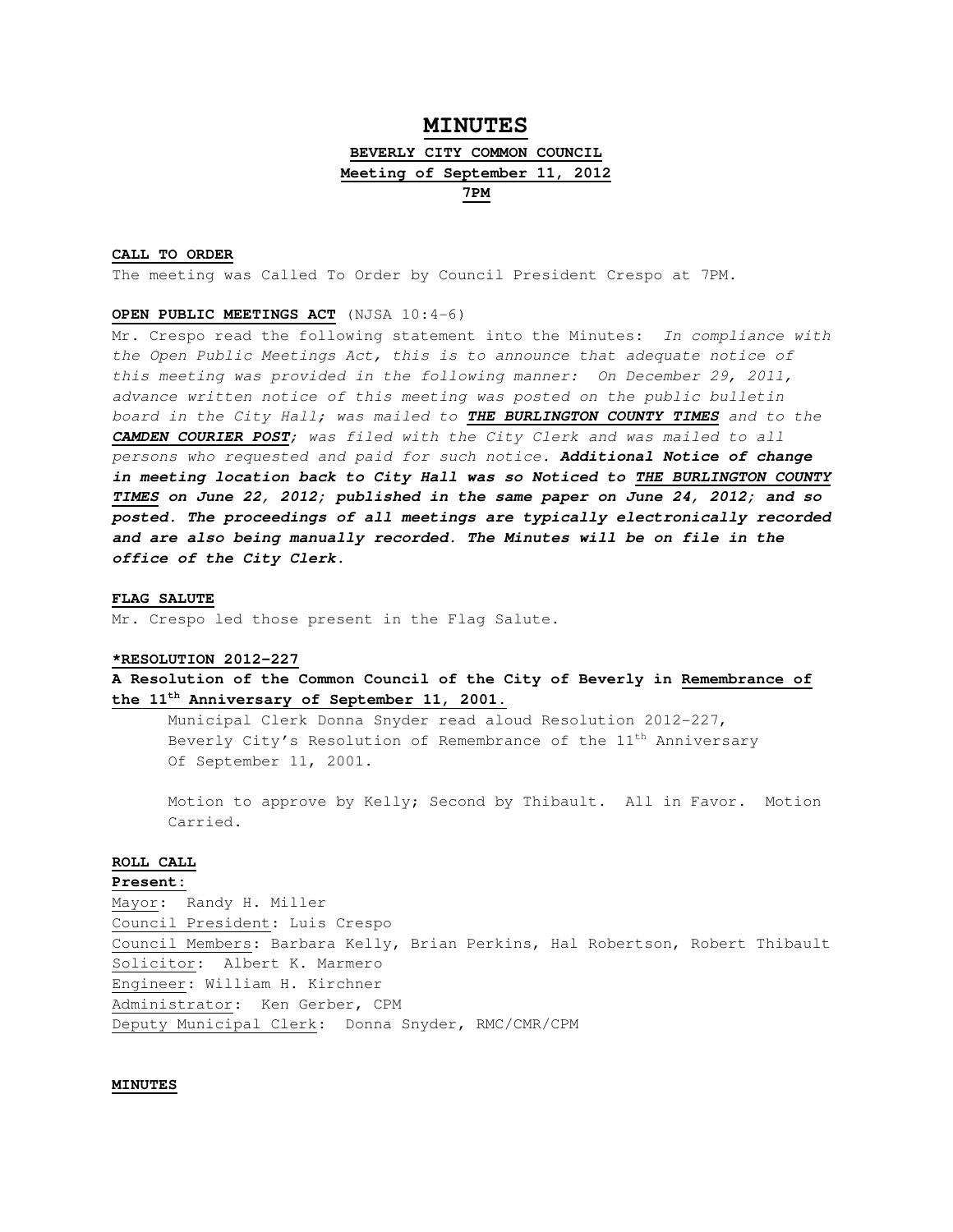The August 28, 2012 Regular Minutes were reviewed with a Motion for Approval by Robertson; Second Kelly. Roll Call Vote – All Ayes, except Perkins – Abstain. Motion Carried. Executive Session 2012 Minutes from Council's regular meeting on January 24, 2012 and Council's Special Meeting on January 30, 2012 were reviewed. Motion to Approve with correction of Page 2/Paragraph 3 wording from "Litigation" to "Personnel" made by Robertson; Second by Kelly. Roll Call Vote – All Ayes, except Perkins and Thibault-Abstain. Motion Carried.

Motion to Approve Special Executive Session Minutes of January 30, 2012 made by Perkins; Second by Kelly. Roll Call Vote – All Ayes, except Thibault-Abstain. Motion Carried.

## **BILLS LIST**

The September 11, 2012 Bills List was reviewed with Motion to Approve by Thibault; Second by Robertson. Roll Call Vote – All Ayes. Motion Carried.

## **ORDINANCES**

# **ORDINANCE 2012-7 – SECOND READING/PUBLIC HEARING**

 An Ordinance Cancelling Certain Funded Appropriation Balances of \$18,700 heretofore provided for Capital Improvements and reappropriating such funded Appropriation Balances for the Acquisition of Other Capital Equipment – down payment on Police Vehicle Purchase.

 Public Comment was expressed relative to the need for, expense of, use of, and size of such a vehicle.

 There being no further Public Comment, said session was closed, and Council reviewed stats for same. Discussion being had, Motion to Approve was made by Perkins; Council President called for a Second to the Motion. There was NO SECOND TO THE MOTION. MOTION DIES.

#### **ORDINANCE 2012-8** – **FIRST READING/INTRODUCTION**

 An Ordinance Amending Schedule II of Chapter XI of the Revised General Ordinances of the City of Beverly to Prohibit Parking during Certain Hours on Bentley Avenue and Pine Street. Said Ordinance will come before Council for Second Reading/Public Hearing at Council's 9/25 meeting to be held at City Hall at 7PM, at which time all those wishing to be heard on same will be so heard. Copies of said Ordinance are available at the office of the Municipal Clerk during regular business hours, M-F, 9A-5P.

 Motion to Approve on First Reading by Thibault; Second by Robertson. Roll Call Vote – All Ayes. Motion Carried.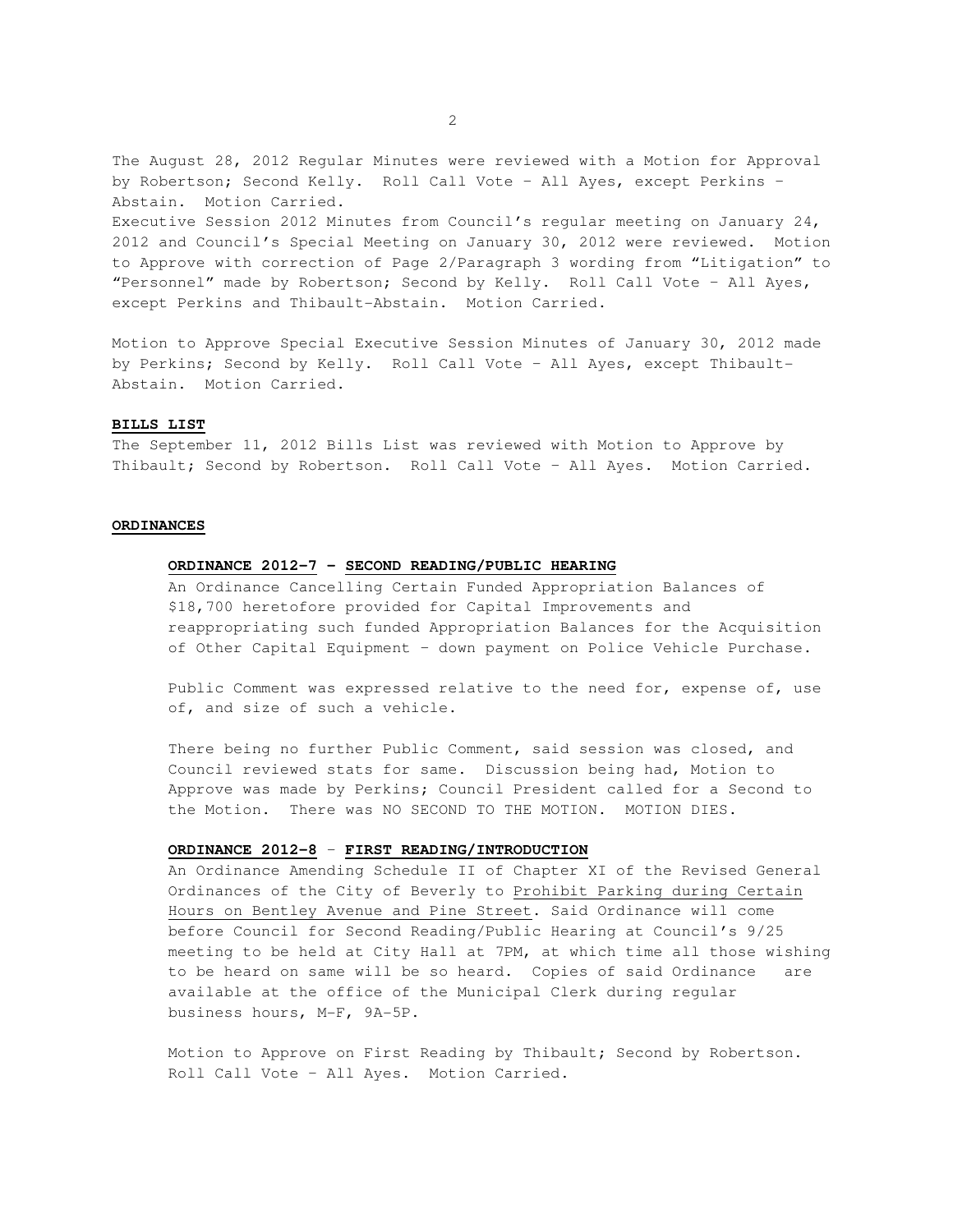#### **RESOLUTIONS**

# **RESOLUTION 2012-226**

 A Resolution of the Common Council to Extend the Grace Period for August 2012 Taxes to October 18, 2012. Note that interest will be charged back to August 1, 2012 on payments made after October 18, 2012. Motion to Approve by Thibault; Second by Kelly. Roll Call Vote – All Ayes. Motion Carried.

#### **\*RESOLUTION 2012-227**

A Resolution in Remembrance of the  $11<sup>th</sup>$  Anniversary of September 11, 2001. Note: See Page 1 for vote and Approval.

# **RESOLUTION 2012-228**

A Resolution approving On-Premise Merchandise Draw Raffle License Application #2012-RA-2 for PTA Beverly City School to be held at the school on November 29, 2012 at 7PM, all paperwork being in order and Legalized Games of Chance Control Commission Registration being current through 4/20/2014.

Motion to Approve by Thibault; Second by Robertson. Roll Call Vote – All Ayes. Motion Carried.

#### **RESOLUTION 2012-229**

A Resolution memorializing the Beverly City Tax Assessor's 2012 Block/Lot Conversion to correlate with the new Burlington County Tax Maps.

Motion to Approve by Robertson; Second by Thibault. Roll Call Vote – All Ayes. Motion Carried.

# **OLD BUSINESS**

# ~ **2012 League of Municipalities Conference**: November 13, 14, 15;

 Registration and Hotel Reservation Status. Please inform the Clerk by 9/12/12 of your intention to attend the Conference. The City pays for the employees/Council Member's Registration fee of \$50.00. The cost of any hotel stay is not covered by the City.

#### **NEW BUSINESS**

Governor's 2013 "Best Practices" Inventory Questionnaire received and in process. Due date for return to the State is September 28, 2012. The Clerk reviewed the process for completion of this Inventory. This should be used as a tool during pre-budget meetings for the 2013 calendar year.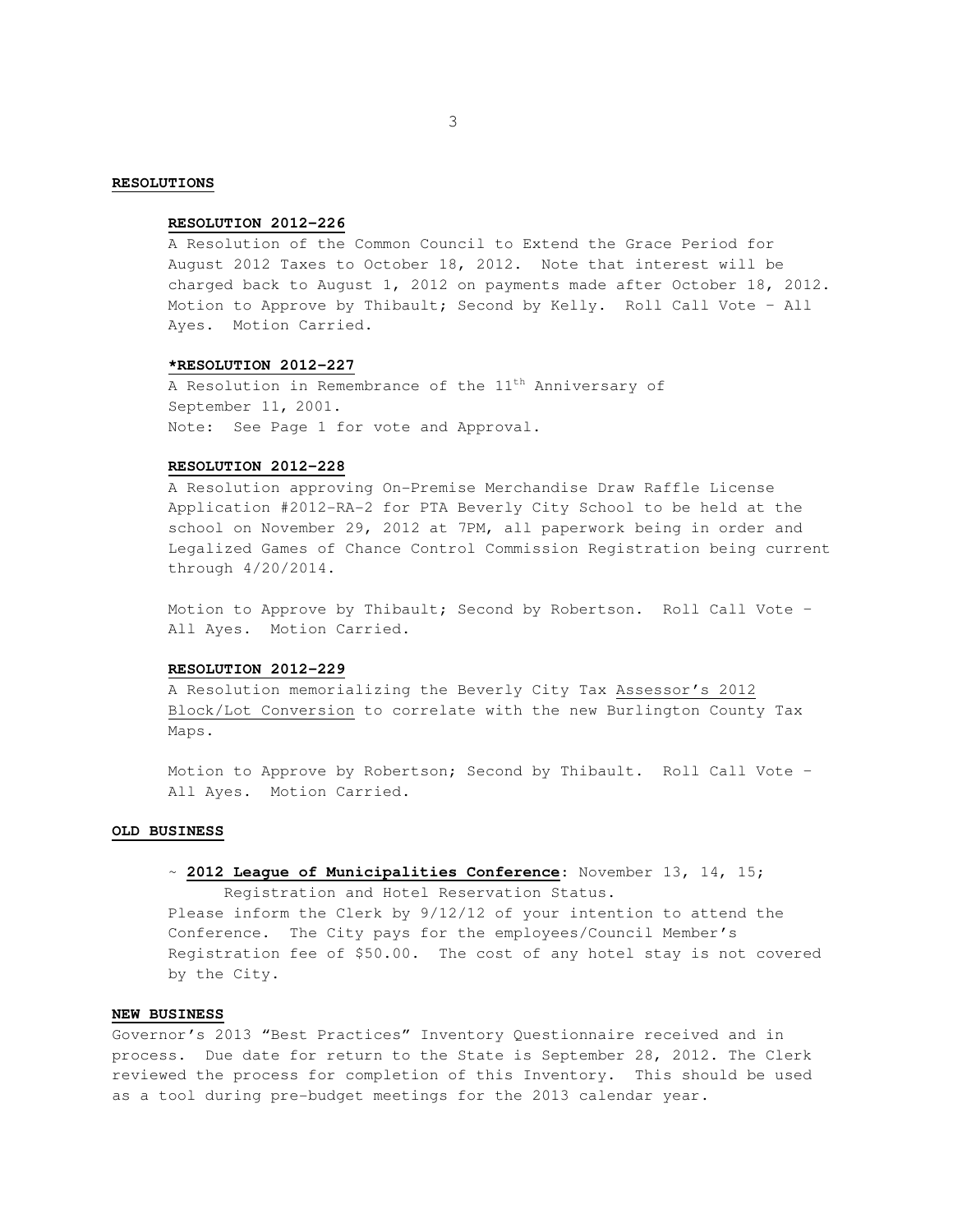# **CORRESPONDENCE**

Mayor Miller reviewed the Correspondence Folder content for those present. All correspondence is reviewed, expedited, and filed accordingly.

#### **COMMENTS/REPORTS**

**MAYOR** - N/A **ADMINISTRATOR** – For Executive Session. S**OLICITOR** – For Executive Session. **ENGINEER** – N/A

#### **COUNCIL MEMBERS:**

**Ms. Kelly** advised that Deborah Hospital will be selling Raffle Tickets at Beverly's Community Day. The Raffle is for a car and she wasn't sure what paperwork they needed from Beverly City if any. The Clerk asked whether or not Ms. Kelly had any paperwork from them on hand, that their License should be from their town and then they can raffle here for an "off-premise". Council decided to approve a Raffle License for them if needed, conditioned upon all required paperwork being in order. **If needed, this will be Resolution 2012-230** Motion by Kelly; Second by Perkins. Roll Call Vote – All Ayes. Motion Carried.

**Mr. Thibault** advised that he had received some calls regarding requests that the two dumpsters in front of City Hall and the blue Recycling buckets alongside the City Hall walkway be moved to a different location so as to not degrade the appearance of City Hall. It was stated that if they're moved offsite, we have no control of what goes into them. This matter will be reviewed for a future solution.

**Mr. Crespo** requested that the Administrator contact the County re their paving on Broad Street being higher than the sidewalks. Mr. Gerber will contact the County re same.

# **CLERK**

 Ms. Snyder publicly thanked resident Sharon Atkinson for editing of, on a Volunteer basis, the lengthy "The History of Beverly" document that is on the City's "Under Construction" Website. Her efforts were sincerely appreciated.

 **TAX** – N/A

 **FINANCE** – N/A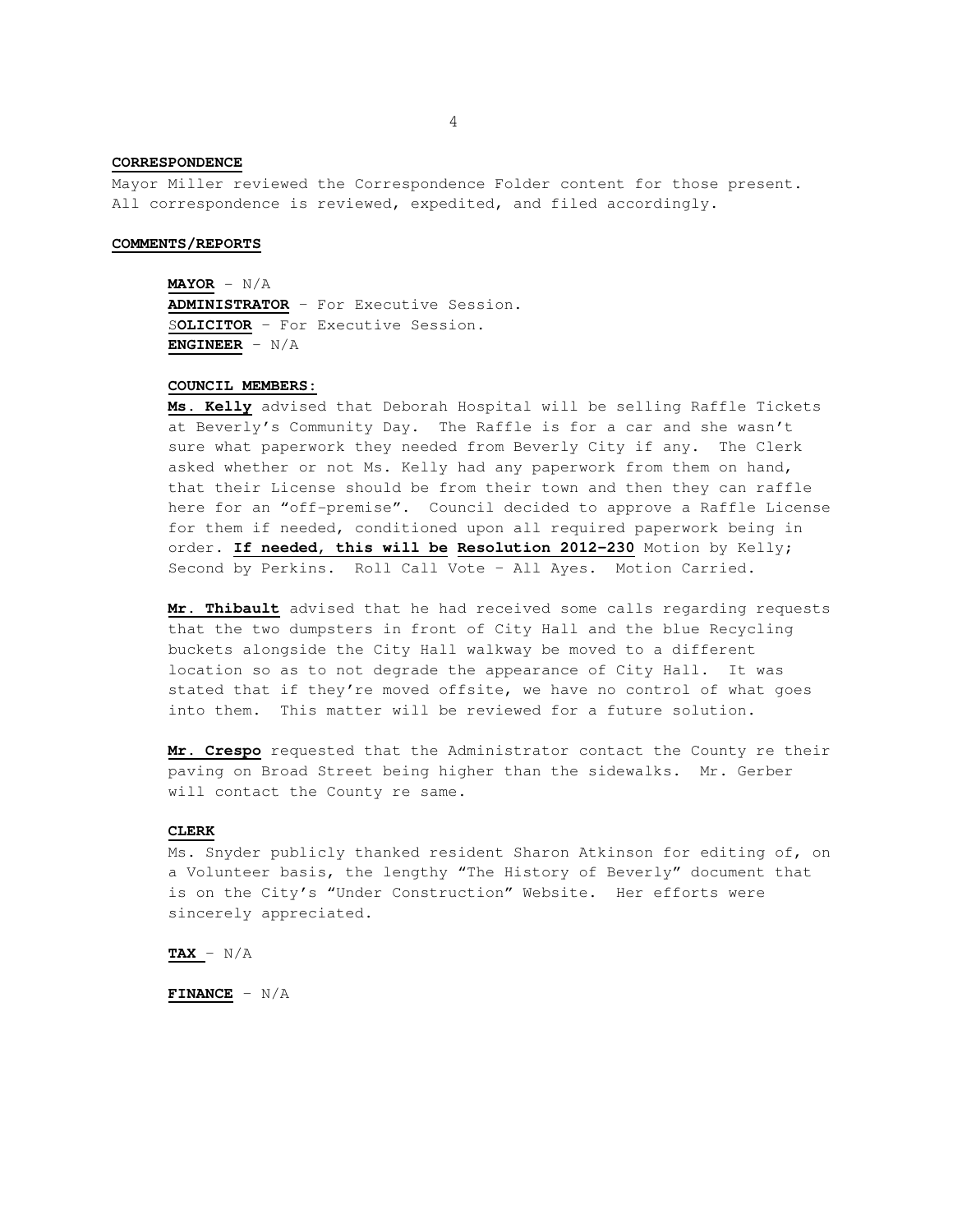#### **PUBLIC COMMENT**

This portion of the meeting provides the public with an opportunity to ask questions of City Council concerning the City, or to address questions to the Administrator/Director of Public Safety. **Please state your name and address for the record.** 

The floor was opened to Public Comment at 7:59PM. Comment was had relative  $t \circ t$ :

Shoes strung over the utility wires on Cooper Street; the status of the A/C unite in the parking lot; the City property Auction in September; the Talbot Hall Grant; Mr. Germano's billing; Public Tax Sale List; a Monthly Budget Summary; Edgewater Park Public Works vehicle barreling to and fro on Manor at high speeds; Tractor trailer persistent problems on Manor Road; clarification between the actual Tax Bill and the insert; Beverly School's new Security Policy; Landlords not having Certificates of Occupancy and still renting; Alternate plans for the Community Day on 10/6; Local Church Summer Bible Camps being great organizations for local children; Basis for Property Tax increases.

There being no further discussion, Public Session was closed at 8:29PM.

# **EXECUTIVE SESSION**

**Resolution 2012-231:**

A Resolution of the Common Council of the City of Beverly to hold Executive Session in accordance with the Open Public Meetings Act, P.L. 1975, Chapter 231, permitting the exclusion of the Public from a meeting in certain circumstances which the Governing Body deem now exist: Discussion to be had on Personnel, Litigation, and Contractual matters. Motion to Approve by Thibault; Second by Perkins. All in Favor. Motion Carried.

# **ACTION TAKEN AFTER EXECUTIVE:** \_\_\_\_X\_\_YES \_\_\_\_\_\_\_\_NO

## **RESOLUTION 2012-232**

A Resolution awarding a contract for Recodification of the Ordinances of the City of Beverly to General Code in the amount of \$18,000.00 per the contract paperwork and specifications attached, and as Certified for by the CFO of the City of Beverly. Motion by Thibault; Second by Kelly. Roll Call Vote – All Ayes. Motion Carried.

#### **ADJOURNMENT**

There being no further business, Motion to Adjourn at 9:37PM was made by Thibault; Second by Robertson. All in Favor. Motion Carried.